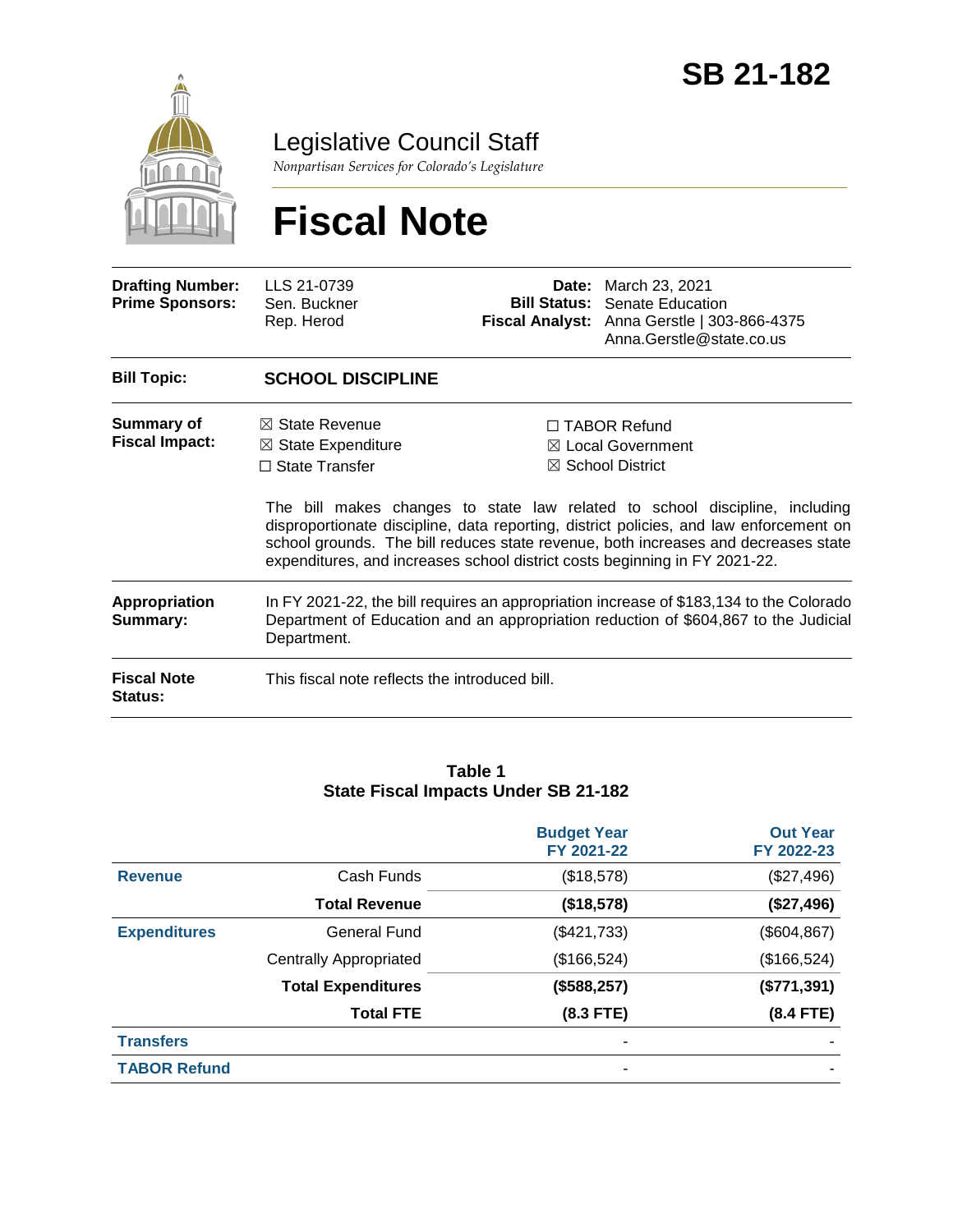# **Summary of Legislation**

The bill makes changes to state law related to school discipline, including district policies, data reporting, student supports, and law enforcement on school grounds.

**Disciplinary policies.** The bill encourages districts to provide training to staff on best practices and skills to address disproportionate discipline and create inclusionary approaches to discipline. It also requires that school districts:

- implement a policy to report and address disproportionate disciplinary practices;
- identify an employee to act as a point of contact for discipline training and related efforts;
- annually review data on disciplinary incidents and actions taken in response, disaggregated by race, ethnicity, socioeconomic status, and instructional program; and
- implement and annually review an improvement plan to address disproportionate discipline.

**Conduct and discipline codes.** The bill requires that school district conduct and discipline codes:

- include developmentally appropriate, preventative, and restorative disciplinary methods;
- use suspensions and expulsions as a last option;
- prioritize strategies that provide social and emotional support, mental and behavioral health services, and other services;
- ensure the district annually reviews data to ensure the code is enforced consistently; and
- prohibit a student from being referred to law enforcement for conduct on school grounds, unless there are no other alternatives or officials are obligated to by law.

**Grounds for suspension and expulsion.** A student may not be declared habitually disruptive unless the district has taken steps to address the student's behavior. The bill repeals criteria that a district must consider in suspending a student and modifies alternatives that must be used instead of suspension or expulsion, except when such alternatives are insufficient to keep the school safe.

**Law enforcement on school grounds.** The bill prohibits a school resource officer (SRO) or other law enforcement officer from arresting or issuing a summons or ticket to a student for allegedly committing certain misdemeanor or petty offense violations on school grounds. Law enforcement must instead report such conduct to the school principal. The bill also prohibits a law enforcement officer from using handcuffs on an elementary school student.

**School resource officers.** The bill requires that each district that contracts for an SRO must:

- adopt a policy for selecting the officers, including minimum qualifications;
- jointly create with the law enforcement agency an evaluation process for SROs; and
- enter into a memorandum of understanding with the law enforcement agency that includes strategies to minimize student exposure to the criminal and juvenile justice system.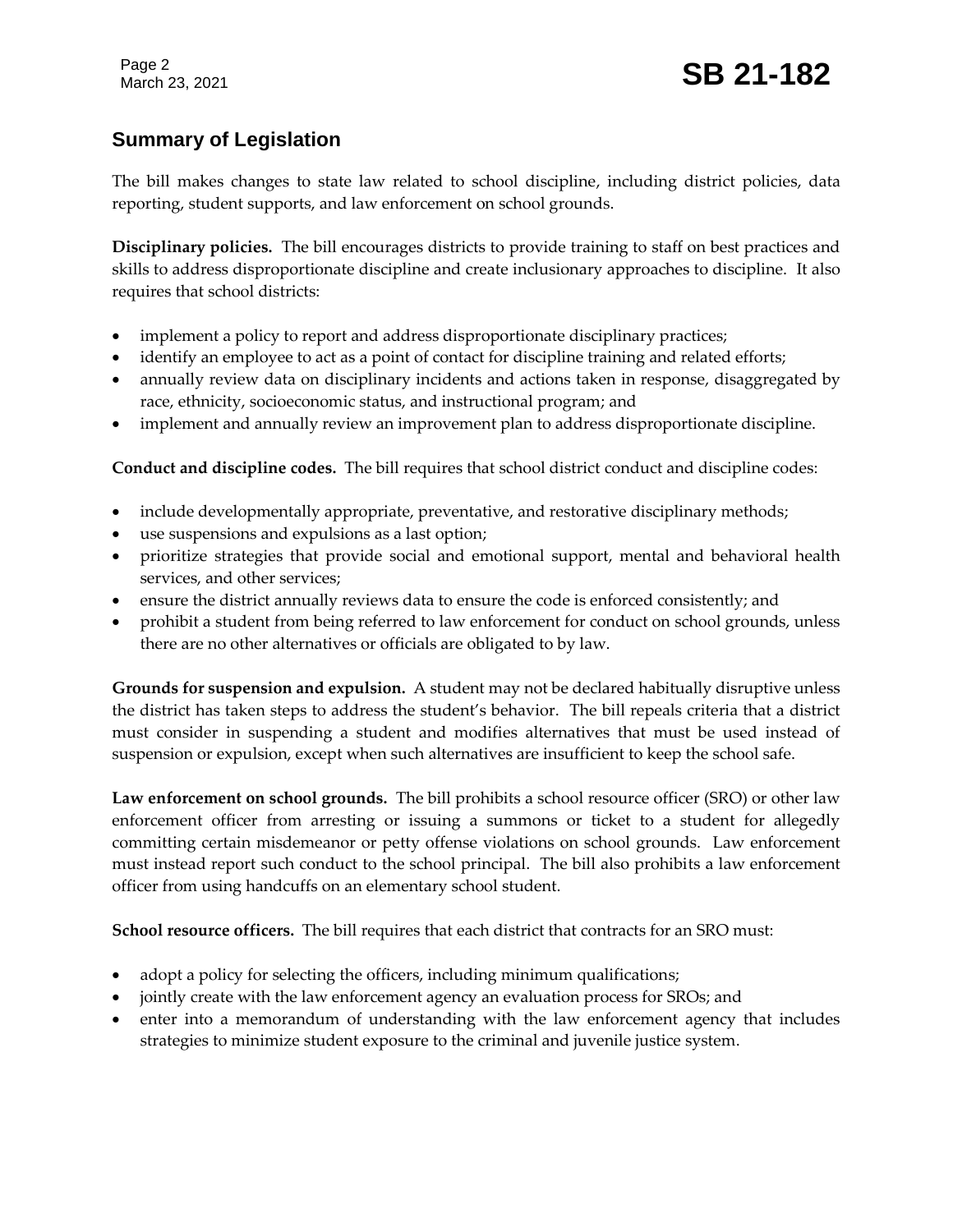Page 3

**Data reporting.** The bill requires that the State Board of Education (SBE) promulgate rules to standardize the reporting method for schools districts and charter schools to collect and report data on suspensions, expulsions, arrests, chronic absenteeism, violence, harassment and bullying to the state and federal education departments. The SBE must annually review the disaggregated data and the actions taken in response to each violation, and post it online.

**Services for at-risk students.** The bill modifies programs for students who are at risk of suspension or expulsion to instead apply to students who are at risk of dropping out due to chronic absenteeism and disciplinary issues. It specifies the supports that districts may provide to those students, including that the district may contract with other government agencies to provide training and support to employees who support those students.

The bill modifies the Expelled and At-risk Students Services Grant Program to align application and review criteria with the new definitions, and requires that 50 percent of grant funding be awarded for applicants who implement age and developmentally appropriate disciplinary methods, including positive behavior intervention and restorative justice models.

**Charter School Institute.** Charter schools authorized by the state charter school institute (CSI) must comply with the bill's requirements for safe school plans, data reporting, school resource officers, and disciplinary policies.

## **Assumptions**

The fiscal note estimates that the bill will result in a reduction of 474 juvenile petty offense and misdemeanor cases resulting from an incident on school grounds. This estimate is based on 2018-19 data, and actual records of cases for incidents on school grounds. It assumes that 20 percent of juvenile petty offense or misdemeanor cases resulted from an incident on school grounds.

The fiscal note estimates that the bill will result in a reduction of 294 juveniles sentenced to probation. This estimate is based on the assumption that 70 percent of school-related probation cases are petty offense or misdemeanors, and 10 percent of those cases are combined with an incident that occurred off school grounds.

## **State Revenue**

The bill reduces state revenue by \$18,578 in FY 2021-22, and \$27,496 in FY 2022-23 to the Victim's Assistance Fund and the Victim's Compensation Fund. Revenue reductions are listed in Table 2. Judicial fee revenue is subject to TABOR.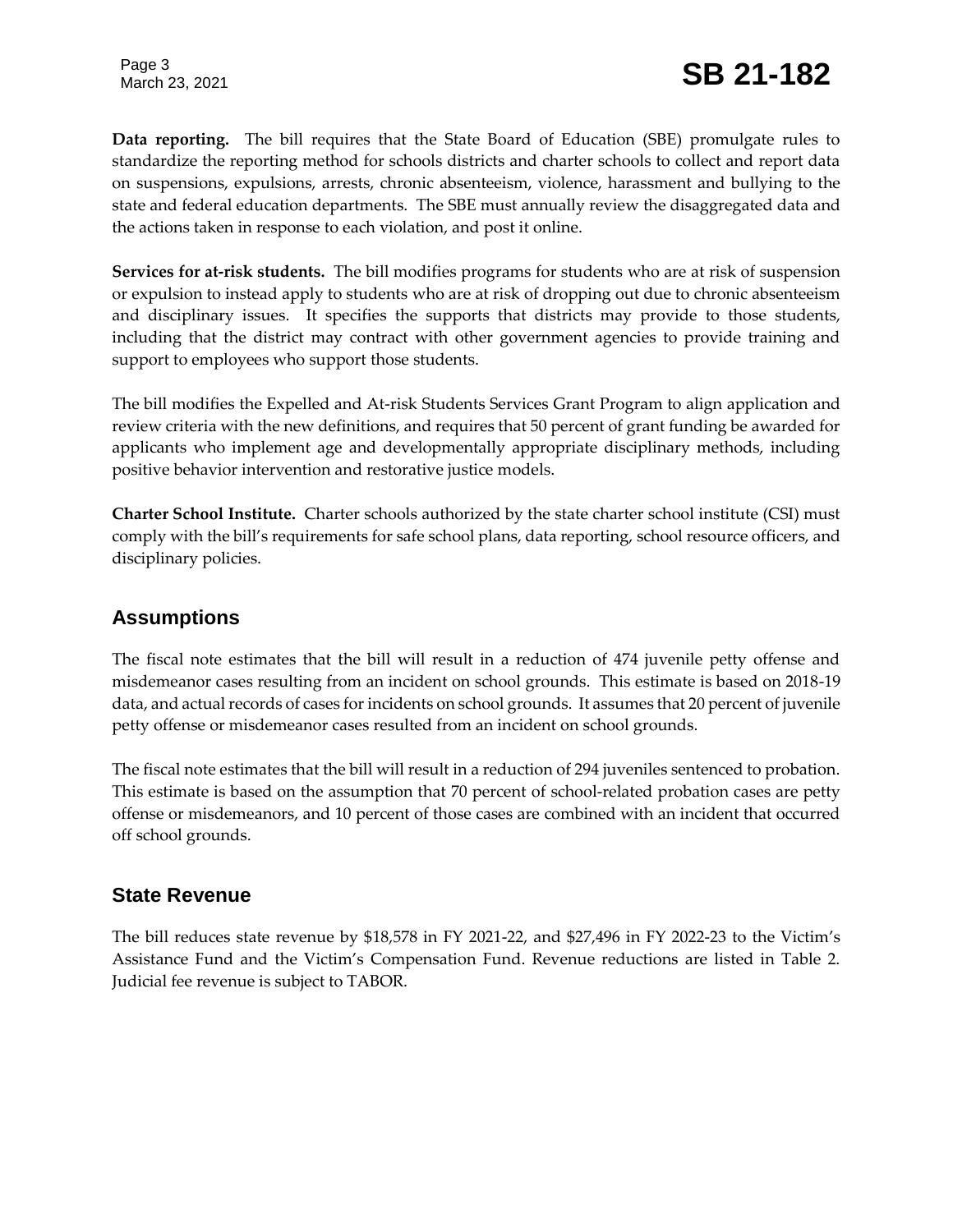**Table 2 Fee Impact of SB 21-182**

| <b>Fiscal Year</b> | <b>Type of Fee</b>               | <b>Current Fee</b> | <b>Total Fee Impact</b> |
|--------------------|----------------------------------|--------------------|-------------------------|
| FY 2021-22         | Victim's Assistance Fee          | \$78               | (\$8,918)               |
|                    | Victim's Compensation Fee        | \$78               | (\$9,661)               |
|                    | <b>Total</b>                     | (\$18,578)         |                         |
| FY 2022-23         | Victim's Assistance Fee          | \$78               | (\$13,624)              |
|                    | <b>Victim's Compensation Fee</b> | \$78               | (\$13,872)              |
|                    | Total                            |                    | (\$27,496)              |

**Assumptions.** Of the 474 juveniles who will not be charged with a misdemeanor or petty offense, it is assumed that 33 percent will be indigent and not pay the victim assistance and compensation fees. It also assumes that a portion of the fees assessed in FY 2021-22 will be collected in FY 2022-23 and subsequent years. All assumptions are based on current rates for comparable cases.

## **State Expenditures**

The bill decreases state General Fund expenditures by a net \$588,257 in FY 2021-22 and 8.3 FTE and \$771,391 and 8.4 FTE in FY 2022-23. In FY 2021-22 only, the expenditure impact includes an increase of \$183,134 to the Colorado Department of Education and a decrease of \$771,391 for the Judicial Department. Costs are listed in Table 3 and discussed below.

#### **Table 3 Expenditures Under SB21-182**

| <b>Cost Components</b>         | FY 2021-22 | FY 2022-23 |
|--------------------------------|------------|------------|
| <b>Department of Education</b> |            |            |
| <b>Computer Programming</b>    | \$135,000  |            |
| <b>Contracting Costs</b>       | \$37,500   |            |
| <b>Legal Services</b>          | \$10,634   |            |
| FTE - Legal Services           | $0.1$ FTE  |            |
| <b>CDE Subtotal</b>            | \$183,134  | \$0        |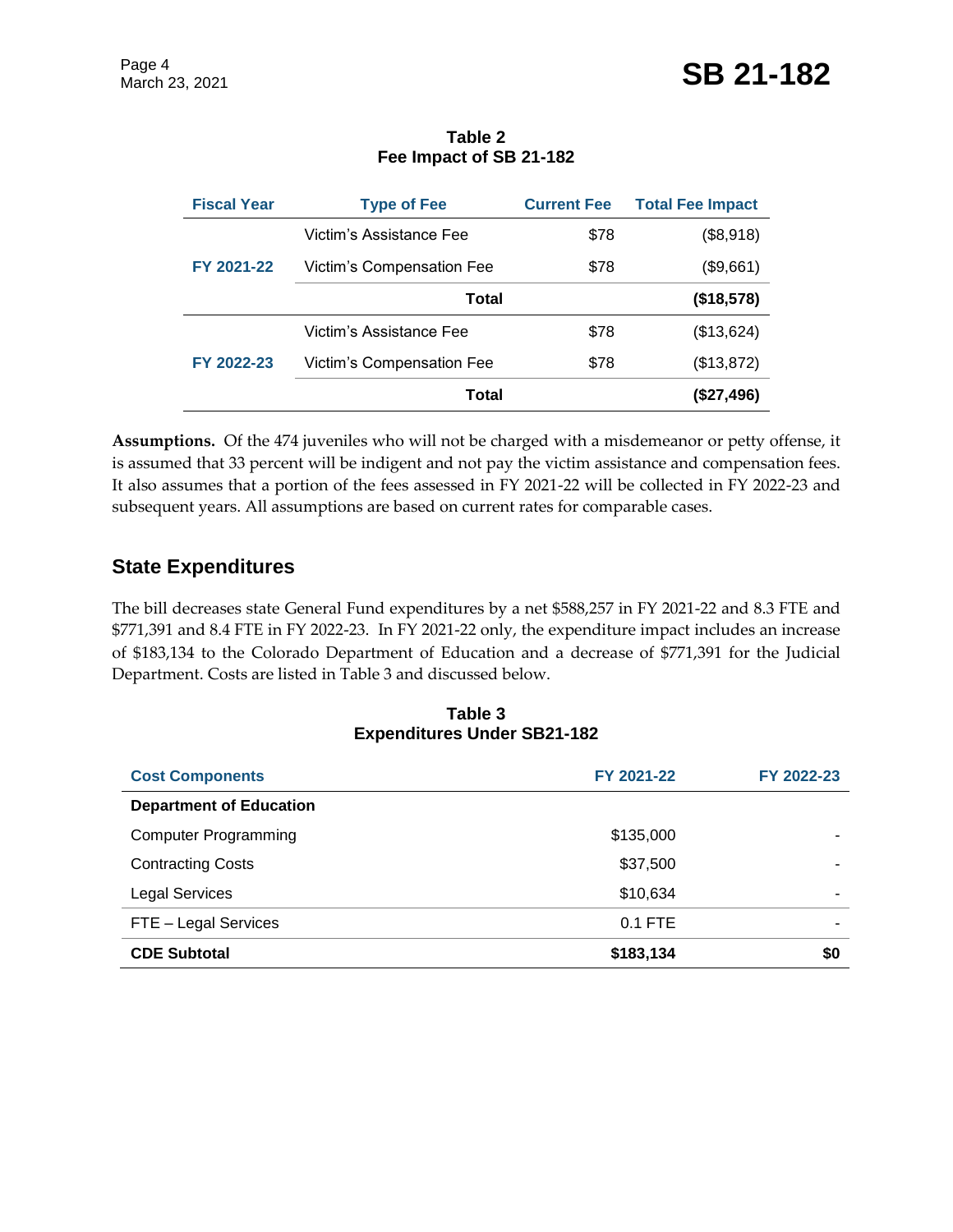| <b>Cost Components</b>                    |                  | FY 2021-22  | FY 2022-23  |
|-------------------------------------------|------------------|-------------|-------------|
| <b>Judicial Department</b>                |                  |             |             |
| <b>Personal Services</b>                  |                  | (\$582,487) | (\$582,487) |
| <b>Operating Expenses</b>                 |                  | (\$22,380)  | (\$22,380)  |
| Centrally Appropriated Costs <sup>1</sup> |                  | (\$166,524) | (\$166,524) |
| FTE - Personal Services                   |                  | $(8.4$ FTE) | $(8.4$ FTE) |
| <b>Judicial Subtotal</b>                  |                  | (\$771,391) | (\$771,391) |
|                                           | Total            | (\$588,257) | (\$771,391) |
|                                           | <b>Total FTE</b> | $(8.3$ FTE) | $(8.4$ FTE) |

#### **Table 3 Expenditures Under SB21-182 (Cont.)**

<sup>1</sup>*Centrally appropriated costs are not included in the bill's appropriation.*

**CDE - computer programming.** CDE will modify the district data reporting system to align with the bill's requirements and rules promulgated by the state board, including allowing for individual-level data reporting. Changes are expected to require 1,080 hours in FY 2021-22 only, at a rate of \$125 per hour.

**CDE - contracting and legal services.** CDE will conduct rulemaking related to data reporting, safe school plans, disciplinary approaches, and services for student at risk of dropping out. The department will hire a contractor with subject-matter expertise to facilitate the rulemaking process, including coordinating stakeholder input. In FY 2021-22 only, it is expected to require 300 hours of contract services at a rate of \$125 per hour. CDE will also require 100 hours of legal services for rulemaking, provided by the Department of Law at a rate of \$163.34 per hour.

**Judicial Department.** Based on the assumptions discussed above, the Judicial Department will have a reduction in probation staff of 8.4 FTE, including 6.0 FTE for probation officers, 1.2 FTE in support staff, and 1.2 FTE in probation supervisors, due to the reduction in the number of juveniles that will be charged and sentenced to probation for incidents occurring on school grounds. These estimates are based on the assumption that there will be a decrease of 294 probation cases, of which 70 percent are low-risk and 20 percent are medium risk. It is also based on current supervisor and support staff ratios, pre-sentence investigations and workload per case.

*Trial courts and collections.* Due to the reduction in cases, the bill also reduces workload for the trial courts to handle fewer cases and for collections staff to handle fewer probation cases and associated fees. No change in appropriations is required from this reduction in caseload.

*Other Judicial agencies.* By decreasing the number of students charged with criminal offenses, the bill will also decrease workload for the agencies that provide representation to indigent persons. Any changes to appropriations to these agencies, if needed, will be adjusted through the annual budget process.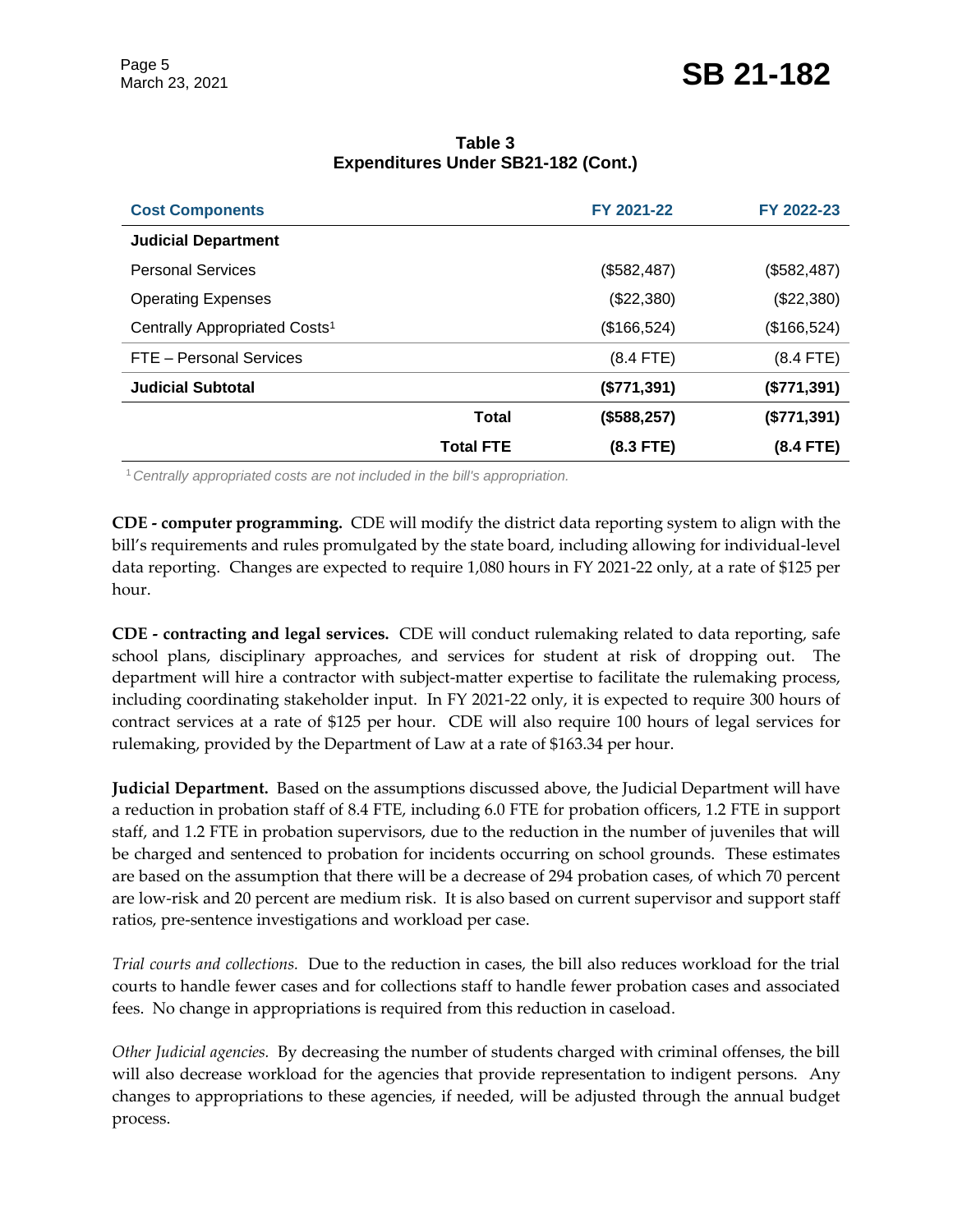**Department of Public Safety.** The bill increases workload for the School Safety Resource Center to modify training materials and technical assistance provided to districts, which can be accomplished within existing resources.

**Department of Human Services.** The bill may decrease workload for the Division of Youth Services by a minimal amount. It is assumed that few, if any, juveniles charged with a misdemeanor or petty offense for an incident on school grounds are sentenced to DYS.

**Centrally appropriated costs.** Pursuant to a Joint Budget Committee policy, certain costs associated with this bill are addressed through the annual budget process and centrally appropriated in the Long Bill or supplemental appropriations bills, rather than in this bill. These costs, which include employee insurance and supplemental employee retirement payments, are estimated to decrease by \$166,524 in FY 2021-22 and FY 2022-23.

**TABOR refunds.** The bill decreases state revenue subject to TABOR. For FY 2022-23, the March 2021 LCS forecast projects revenue to fall short of the TABOR limit by \$28.6 million, or 0.2 percent of the limit. If actual revenue exceeds the limit, the bill will decrease the amount required to be refunded to taxpayers from the General Fund in FY 2023-24. If the bill causes revenue to fall below the limit by \$30 million, it will trigger a transfer of up to \$30 million from the Unclaimed Property Trust Fund to the Housing Development Grant Fund under current law enacted in House Bill 19-1322.

# **School District**

The bill increases costs for school districts. Costs will vary among school districts, based on current policies in place, district size, and available resources and may include the following:

- modifications to data reporting systems;
- hiring and/or training staff to serve as a discipline liaison;
- new or modified SRO contracts, including training, developing evaluation tools and a memorandum of understanding; and
- staff training on inclusionary approaches to discipline and best practices.

One estimate suggests that training costs could be around \$1,000 per teacher, and up to \$500 per support staff, office staff, and other staff that interact with students, such as bus drivers and counselors; however, actual costs will depend on how many staff receive training, the form of the training, and the level of follow up coaching and skill development.

## **Local Government**

The decrease in juveniles charged with misdemeanor and petty offenses will decrease workload for district attorneys to prosecute these cases. Workload and revenue is also reduced to Denver County courts for its trial court and probation division.